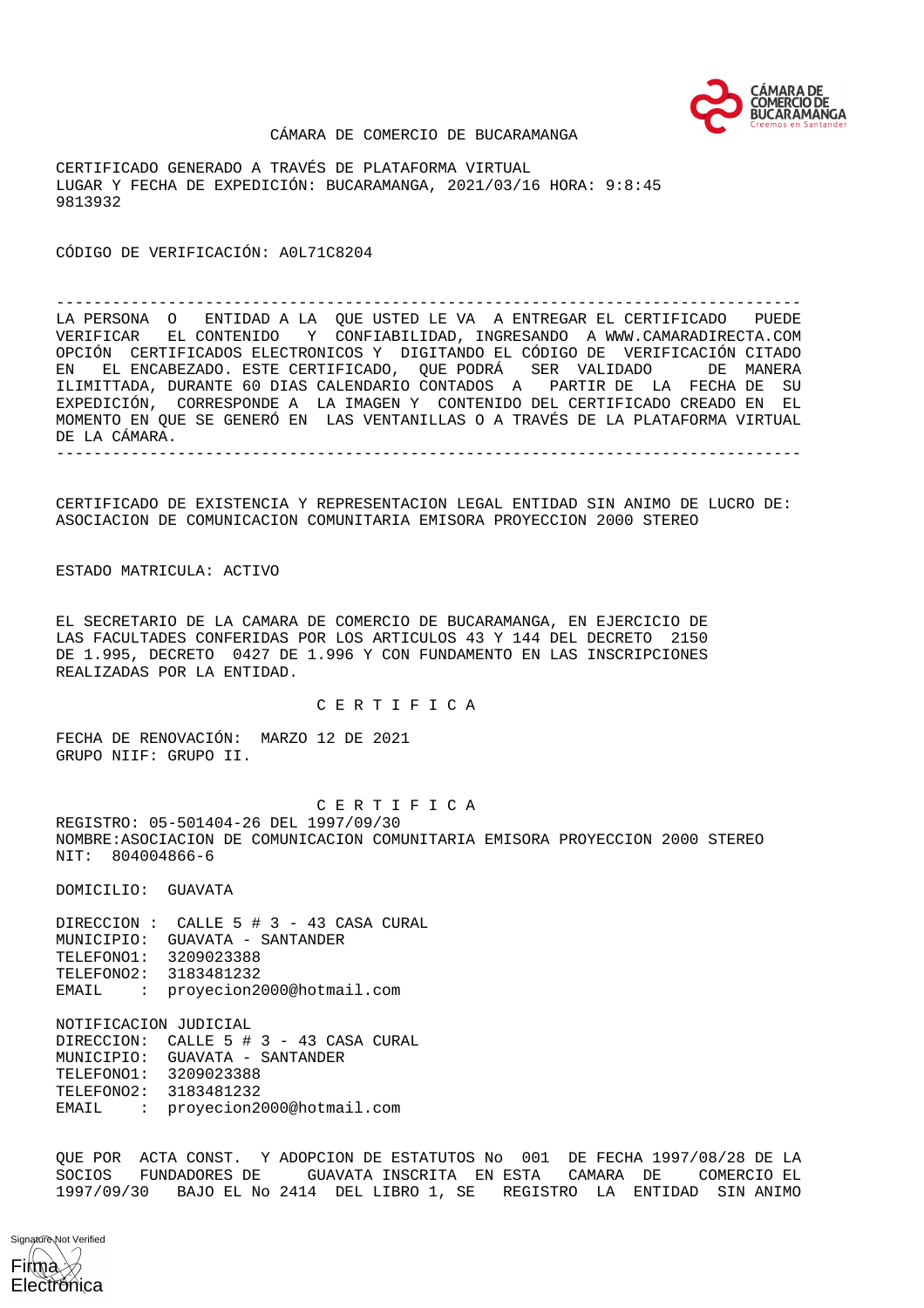experiment of the state of the state of the state of the state  $2$ 

ASOCIACION DE COMUNICACION COMUNITARIA EMISORA PROYECCION 2000 STEREO

DE LUCRO DENOMINADA ASOCIACION DE COMUNICACION COMUNITARIA PROYECCION 2.000 STEREO.

C E R T I F I C A

QUE POR ACTA NO. 4 DE FECHA 2017/06/13 DE ASAMBLEA EXTRAORDINARIA DE ASOCIADOS, INSCRITA EN ESTA CAMARA DE COMERCIO EL 2017/07/13, BAJO EL NO. 63041 DEL LIBRO 1, CONSTA: CAMBIO DE RAZÓN SOCIAL A: ASOCIACIÓN DE COMUNICACIÓN COMUNITARIA EMISORA PROYECCIÓN 2000 STEREO

 C E R T I F I C A QUE DICHA SOCIEDAD/ENTIDAD HA SIDO REFORMADA POR LOS SIGUIENTES DOCUMENTOS: DOCUMENTO NUMERO FECHA ENTIDAD CIUDAD INSCRIPC. ACTA 001.06 2006/05/23 ASAMBLEA EXT GUAVATA 2006/09/11 ACTA 4 2017/06/13 ASAMBLEA EXT GUAVATA 2017/07/13

C E R T I F I C A

VIGENCIA ES: INDEFINIDA

## C E R T I F I C A

OBJETO SOCIAL: " LA ASOCIACION TIENE COMO OBJETIVO GENERAL, CREAR, PROMOVER Y MANEJAR MEDIOS DE COMUNICACION COMUNITARIA, QUE CONTRIBUYAN A DEMOCRATIZAR LA COMUNICACION EN EL MUNICIPIO DE GUAVATA Y EL DEPARTAMENTO DE SANTANDER, PARA OFRECER UNA FORMACION INTEGRAL QUE AYUDE A MEJORAR LA CALIDAD DE VIDA DE LOS HABITANTES, POSIBILITANDO FORMAS ALTERNATIVAS DE COMUNICACION ".

## C E R T I F I C A

PATRIMONIO: QUE POR ACTA NO. 001.06 DE FECHA 23/05/2006 ANTES CITADA, CONSTA: EL PATRIMONIO DE LA ASOCIACION ESTARA COMPUESTO POR LOS INGRESOS OBTENIDOS DE LOS APORTES DE LOS ASOCIADOS, LOS RECURSOS DE FINANCIACION OBTENIDOS POR LOS PROYECTOS DESARROLLADOS Y ACTIVIDADES, POR APORTES Y DONACIONES DE PERSONAS NA TURALES O JURIDICAS Y ENTES NACIONALES E INTERNACIONALES.

 C E R T I F I C A REPRESENTANTE LEGAL: ES EL PRESIDENTE

 C E R T I F I C A QUE POR ACTA No 5 DE 2021/02/28 DE ASAMBLEA GENERAL DE ASOCIADOS INSCRITA EN ESTA CAMARA DE COMERCIO EL 2021/03/15 BAJO EL No 70836 DEL LIBRO 1, CONSTA:<br>CARGO NOMBRE. PRESIDENTE SANTOS RODRIGUEZ JOSE RICARDO DOC. IDENT. C.C. 91071932 VICEPRESIDENTE ARGUELLEZ JORGE ELIECER DOC. IDENT. C.C. 5711827

 C E R T I F I C A FACULTADES DEL REPRESENTANTE LEGAL: QUE POR ACTA NO. 001.06 DE FECHA 23/05/2006 ANTES CITADA, CONSTA: "... A. IMPULSAR LOS OBJETIVOS Y TAREAS DE LA ASOCIACION. B. RENDIR INFORMES A LA ASAMBLEA GENERAL Y JUNTA DIRECTIVA SOBRE SU GESTION. C. REPRESENTAR LEGALMENTE LA ASOCIACION, EN CASO JURIDICO DONDE SE REQUIERA DESIG NAR DELEGADO O APODERADO SEGUN LO AMERITE LA SITUACION.".

 C E R T I F I C A JUNTA DIRECTIVA: QUE POR ACTA No 5 DE 2021/02/28 DE ASAMBLEA GENERAL DE ASOCIADOS INSCRITA EN ESTA CAMARA DE COMERCIO EL 2021/03/15 BAJO EL No 70836 DEL LIBRO 1, CONSTA: P R I N C I P A L E S

| SANTOS RODRIGUEZ JOSE RICARDO | C.C. 91071932 |
|-------------------------------|---------------|
| ARGUELLEZ JORGE ELIECER       | C.C. 5711827  |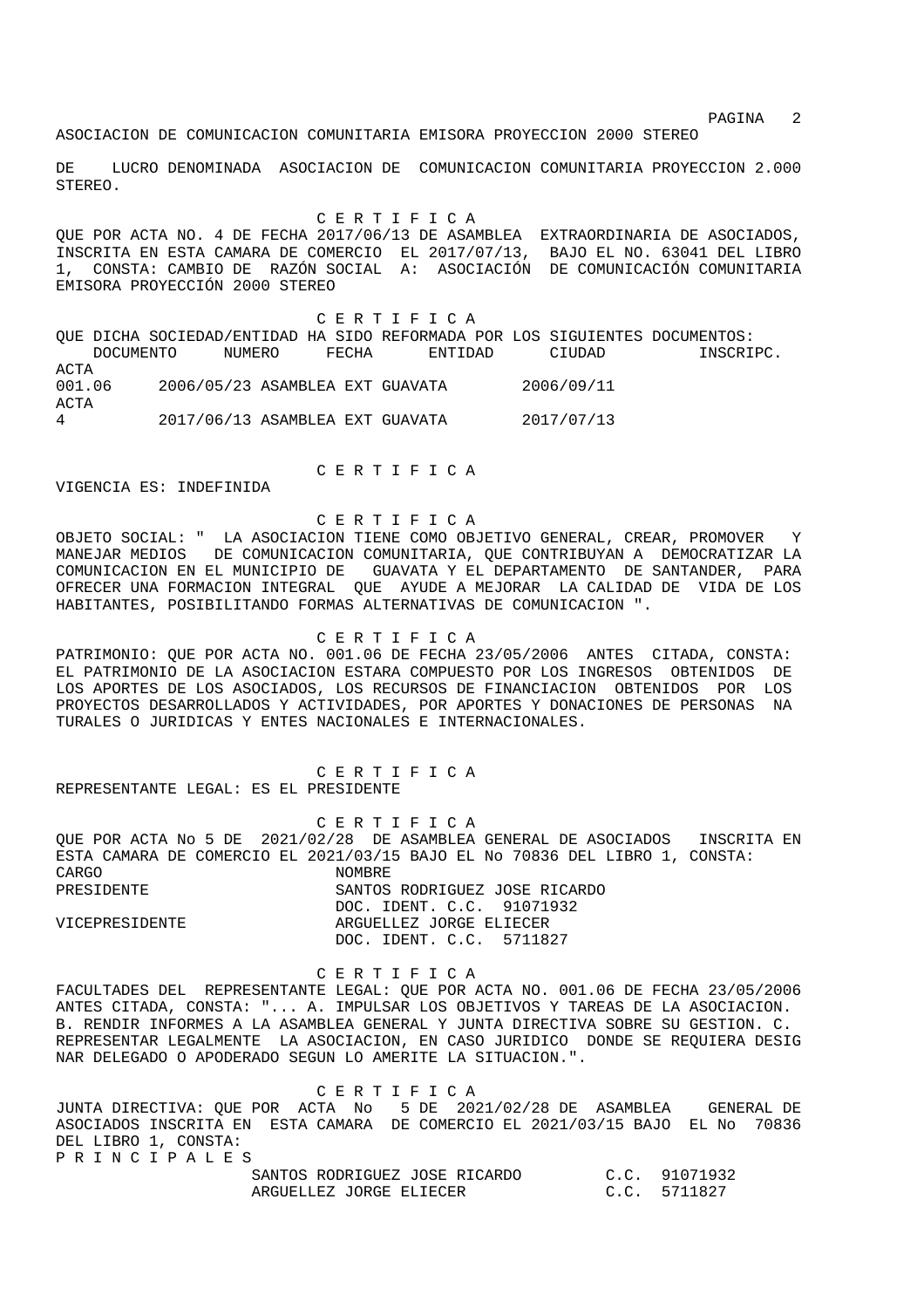experiment of the state of the state of the state of the state of the state of the state of the state of the state of the state of the state of the state of the state of the state of the state of the state of the state of

ASOCIACION DE COMUNICACION COMUNITARIA EMISORA PROYECCION 2000 STEREO

| MEDINA PARRA MARIA LUISA<br>AVILA ROMERO EDWIN HERNANDO<br>JERENA JOSE VICTORINO<br>SUAREZ SUAREZ DARIO | C.C. 1096619669<br>C.C. 13615644<br>C.C. 79437208<br>C.C. 91010097 |
|---------------------------------------------------------------------------------------------------------|--------------------------------------------------------------------|
| DIAZ PLATA RAFARI.                                                                                      | C.C. 91010529                                                      |

# C E R T I F I C A CIIU-CODIFICACION ACTIVIDAD ECONOMICA

ACTIVIDAD PRINCIPAL : 9499 ACTIVIDADES DE OTRAS ASOCIACIONES N.C.P.

ACTIVIDAD SECUNDARIA : 6010 ACTIVIDADES DE PROGRAMACIÓN Y TRANSMISIÓN EN EL SERVICIO DE RADIODIFUSIÓN SONORA

C E R T I F I C A

QUE LA ENTIDAD SE ENCUENTRA SOMETIDA A LA INSPECCION, VIGILANCIA Y CONTROL DE LA SECRETARIA JURIDICA DE LA GOBERNACION DE SANTANDER EN CONSECUENCIA ESTA OBLIGADA A CUMPLIR CON LAS NORMAS QUE RIGEN ESTA CLASE DE ENTIDADES.

NO APARECE INSCRIPCION POSTERIOR DE DOCUMENTOS QUE MODIFIQUE LO ANTES ENUNCIADO

EXPEDIDO EN BUCARAMANGA, A 2021/03/16 09:08:45 - REFERENCIA OPERACION 9813932

-------------------------------------------------------------------------------- LOS ACTOS DE REGISTRO AQUÍ CERTIFICADOS QUEDAN EN FIRME DIEZ DÍAS HÁBILES | DESPUÉS DE LA FECHA DE INSCRIPCIÓN, SIEMPRE QUE, DENTRO DE DICHO TERMINO, NO| | SEAN OBJETO DE LOS RECURSOS DE REPOSICIÓN ANTE ESTA ENTIDAD, Y / O | DE APELACIÓN ANTE LA SUPERINTENDENCIA DE INDUSTRIA Y COMERCIO.

| | | PARA EFECTOS DEL CÓMPUTO DE LOS TÉRMINOS LOS SÁBADOS NO SON DÍAS HÁBILES EN | LA CÁMARA DE COMERCIO DE BUCARAMANGA.

| | | EL PRESENTE CERTIFICADO NO CONSTITUYE CONCEPTOS FAVORABLES DE USO DE SUELO, | | NORMAS SANITARIAS Y DE SEGURIDAD. | --------------------------------------------------------------------------------

## -------------------------------------------------------------------------------- | I M P O R T A N T E | EL REGISTRO ANTE LAS CAMARAS DE COMERCIO NO CONSTITUYE APROBACION DE

ESTATUTOS. (ART.636 CODIGO CIVIL). LA PERSONA JURIDICA DE QUE TRATA ESTE CERTIFICADO SE ENCUENTRA SUJETA A LA INSPECCION, VIGILANCIA Y CONTROL DE LAS AUTORIDADES QUE EJERCEN ESTA FUNCION, POR LO TANTO DEBERA PRESENTAR ANTE LA AUTORIDAD CORRESPONDIENTE | EL CERTIFICADO DE REGISTRO RESPECTIVO, EXPEDIDO POR LA CAMARA DE COMERCIO, | | DENTRO DE LOS 10 DIAS HABILES SIGUIENTES A LA FECHA DE INSCRIPCION, MAS EL | | TERMINO DE LA DISTANCIA CUANDO EL DOMICILIO DE LA PERSONA JURIDICA SIN ANIMO | | DE LUCRO QUE SE REGISTRA ES DIFERENTE AL DE LA CAMARA DE COMERCIO QUE LE | | CORRESPONDE. EN EL CASO DE REFORMAS ESTATUTARIAS ADEMAS SE ALLEGARA COPIA | DE LOS ESTATUTOS. | TODA AUTORIZACION, PERMISO, LICENCIA O RECONOCIMIENTO DE CARACTER OFICIAL, | SE TRAMITARA CON POSTERIORIDAD A LA INSCRIPCION DE LAS PERSONAS JURIDICAS SIN ANIMO DE LUCRO EN LA RESPECTIVA CAMARA DE COMERCIO.

--------------------------------------------------------------------------------